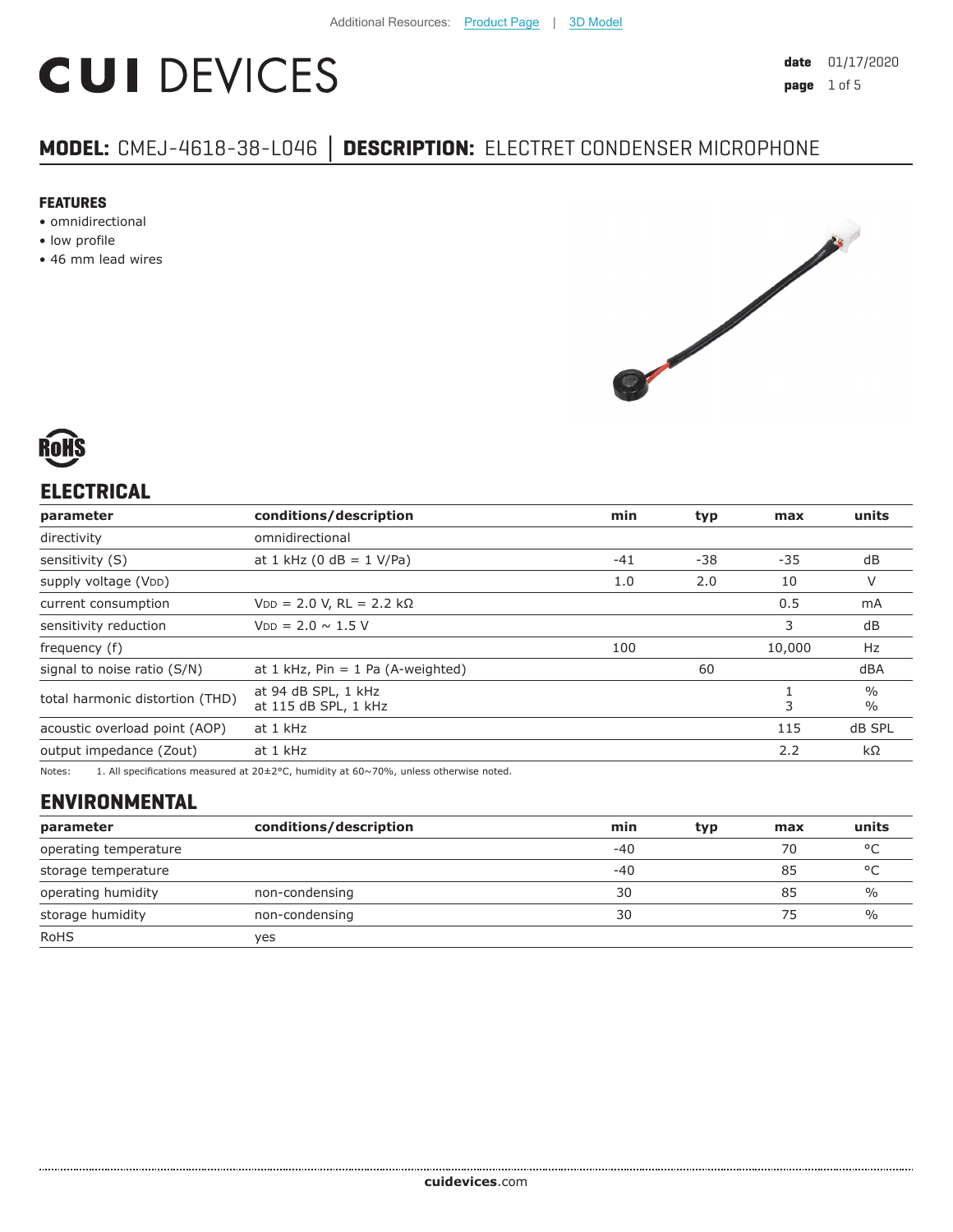#### **MECHANICAL**

| parameter     | conditions/description                                               | min | typ  | max | units |
|---------------|----------------------------------------------------------------------|-----|------|-----|-------|
| dimensions    | $\varnothing$ 4.6 x 1.8                                              |     |      |     | mm    |
| acoustic port | top                                                                  |     |      |     |       |
| terminals     | wire leads with connector; mates with CJT A1251 Series or equivalent |     |      |     |       |
| weight        |                                                                      |     | 0.29 |     |       |
|               |                                                                      |     |      |     |       |

#### **MECHANICAL DRAWING**

units: mm tolerance: ±0.2 mm

wire: UL 1571, 32 AWG connector: CJT A1251H-2P terminal: CJT A1251-TP

| WIRE CONNECTIONS |            |                 |  |  |
|------------------|------------|-----------------|--|--|
| TFRM.            | WIRE COLOR | <b>FUNCTION</b> |  |  |
|                  | Red        | Output $(+)$    |  |  |
|                  | Black      | $GND$ $(-)$     |  |  |





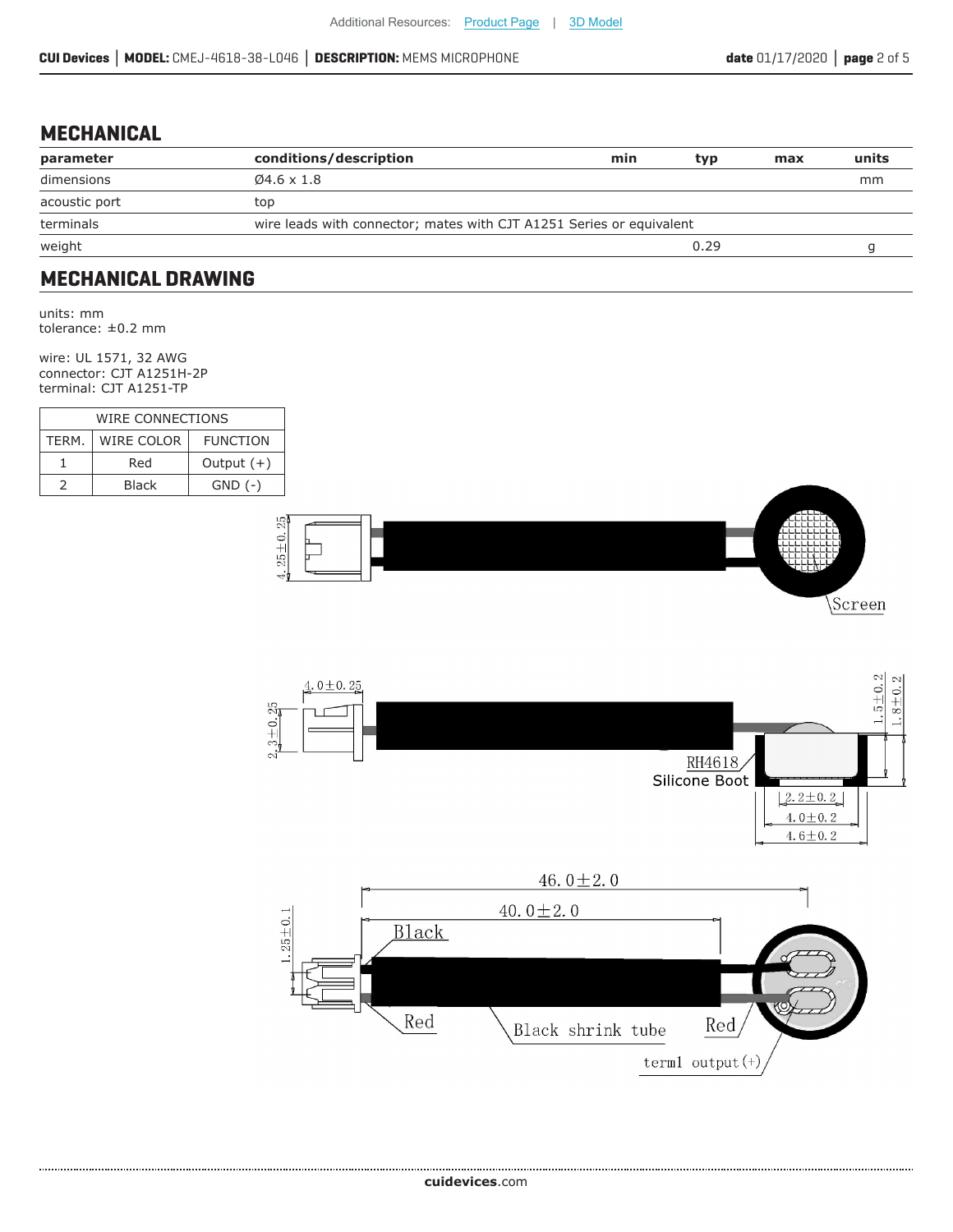# **FREQUENCY RESPONSE CURVE**



### **APPLICATION CIRCUIT**

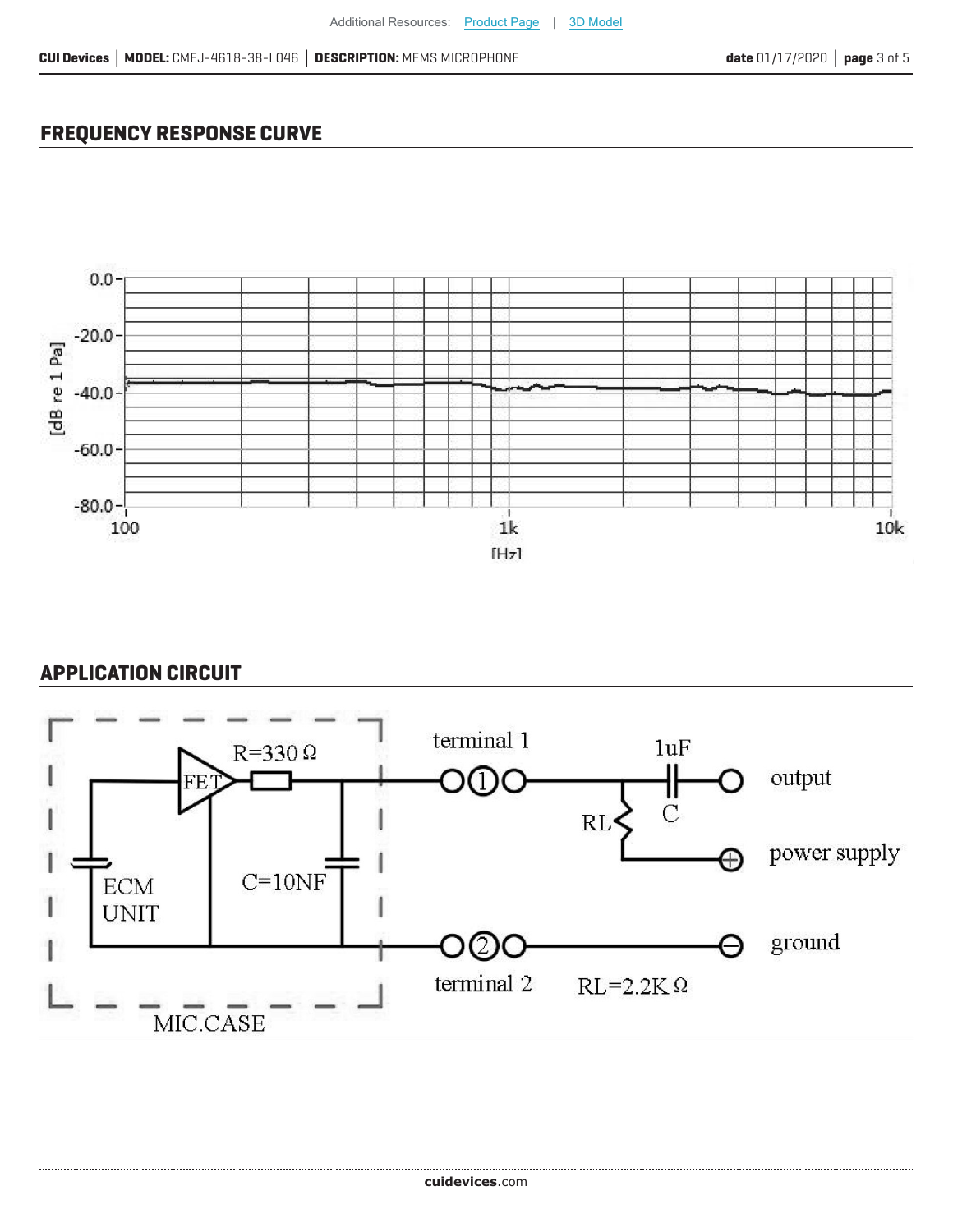#### **PACKAGING**

Carton QTY: 6,000 pcs